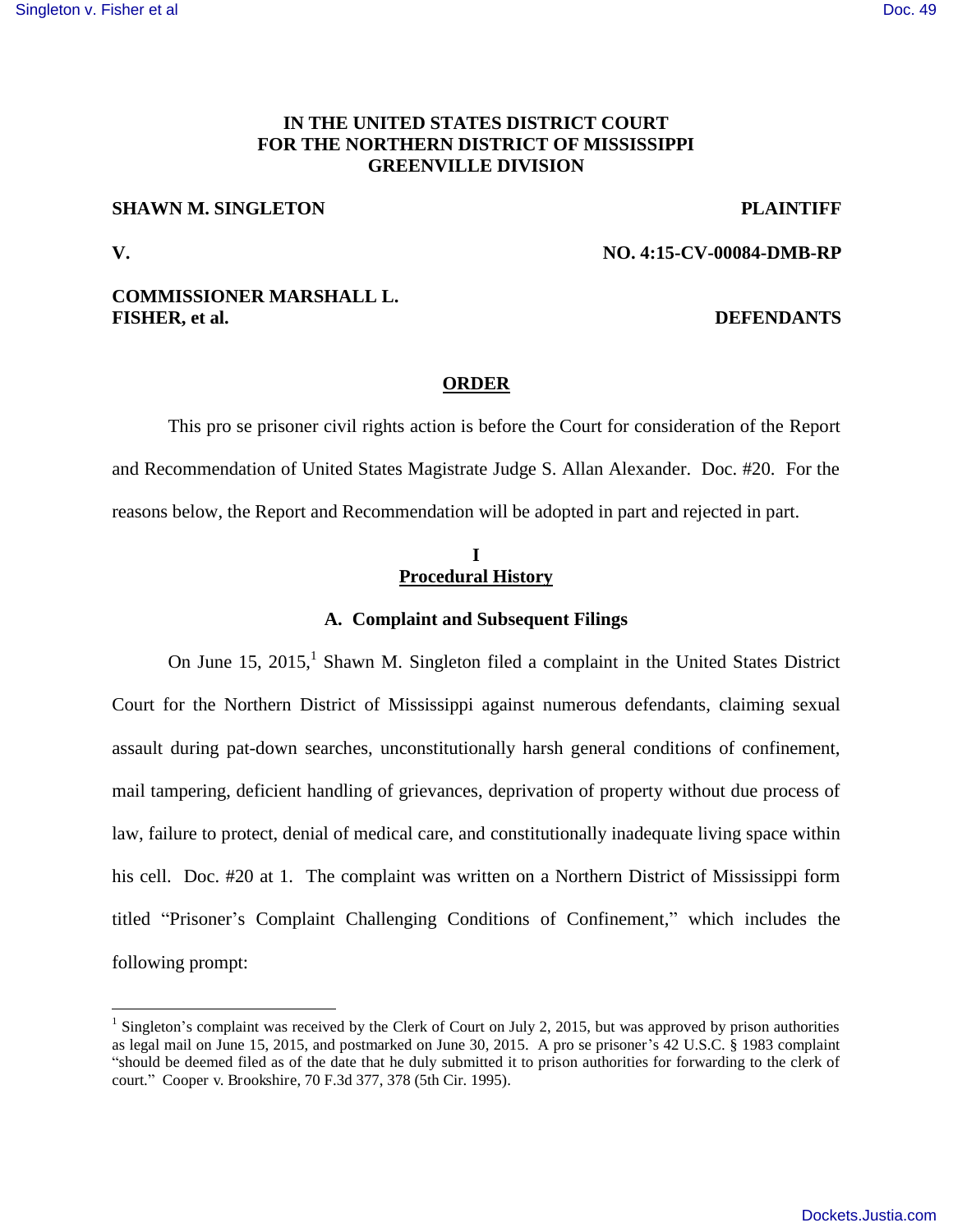The court must find that you exhausted the prison's grievance system and administrative remedies before it can consider this Complaint. State everything you did to present your grievance(s). Be specific. Include the date(s) on which you filed or presented your grievances to prison officers; identify the officer(s). State your claim(s) exactly.

Doc. #1 at 5. In response to this inquiry, Singleton stated, "copies of all ARP's will be attached

to this form if they were exhausted or if they are still in action or not." Id.

On August 31, 2015, Singleton filed an exhibit to his complaint which includes a "First Step Response Form" related to a sick visit with "Nurse Practitioner Brown."<sup>2</sup> Doc. #11. Approximately a month later, Singleton filed a statement "in respect to the Prison Litigation Reform Act ... That requires an inmate to exhaust all available administrative remedies ...." Doc.

#16 (emphasis omitted). In this filing, Singleton claims:

I filed all my A.R.P.'s seeking administrative remedy but fact being that only two A.R.P.'s have been exhausted in all most a year and I have received no further responses from any of my A.R.P.'s. that were filed before this suit was filed. I have fulfilled my responsibility in seeking all available administrative remedy through M.D.O.C. Fact being I have been denied Administrative Remedy due the M.D.O.C. and M.S.P.'s failure to comply to policy set forth by the state.

Id. at 2.

 $\overline{a}$ 

 On November 2, 2015, Singleton filed a document stating, "I would like to amend to file and a statement on the procedural default subject on the procedural default subject on M.D.O.C. administrative officials ...." Doc. #18. Such filing includes a second step response form dated September 29, 2015, and a memorandum of law stating that he "followed all procedural recommendation" but that MDOC officials failed to respond to his grievances. See id. at 5.

## **B. Spears Hearing and Report and Recommendation**

On November 9, 2015, Singleton appeared before United States Magistrate Judge S.

<sup>&</sup>lt;sup>2</sup> The document states that "these pages will be pages 14-2 of 148 and 14-3 of 148 of my complaint." Singleton's complaint was not served on any defendant until at the earliest when the report and recommendation was issued over four months later on December 15, 2015.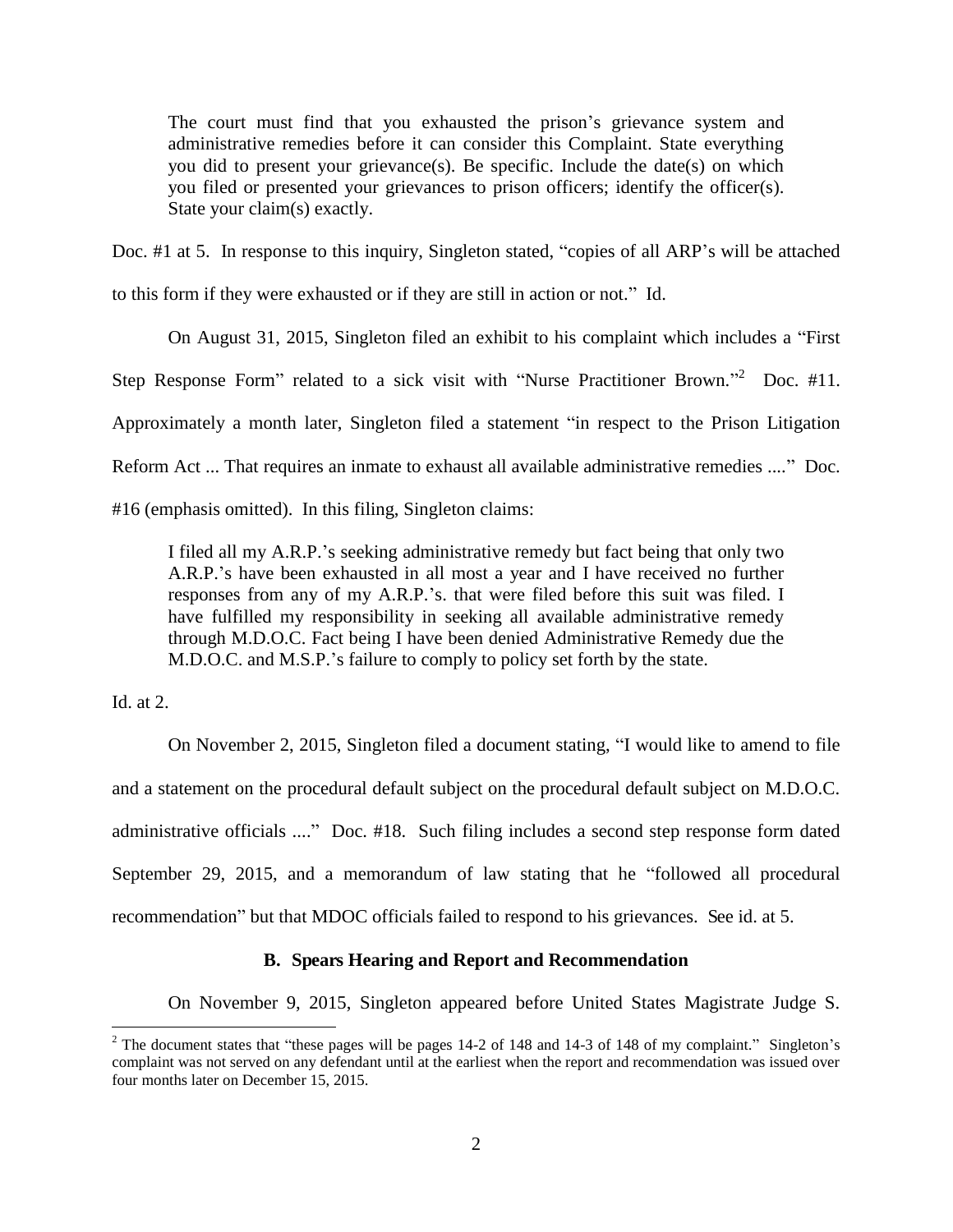Allan Alexander for a Spears hearing.<sup>3</sup> On December 15, 2015, Judge Alexander issued a Report and Recommendation addressing Singleton's claims. Doc. #20. Judge Alexander began by noting:

Mr. Singleton acknowledged that he has not exhausted the administrative remedies for most of his claims, namely: sexual assault during pat-down searches, unconstitutionally harsh general conditions of confinement, mail tampering, deficient handling of grievances, the taking of property (a fan) without due process of law, and failure to protect him from attack by other inmates. As he has not exhausted these claims, the court will not expound upon them.

Singleton has, however, exhausted his administrative remedies for the following two claims: (1) denial of medical care for an infection in his foot, and (2) that there was unconstitutionally deficient available living space for him and his cellmates.

Id. at 1-2. Judge Alexander also noted that Singleton's unexhausted taking of property claim failed because Singleton had an adequate remedy under state law. Id. 5-6.

 Judge Alexander then recommended that Singleton's denial of medical care claim be dismissed because Singleton had not alleged that any of the defendants acted with deliberate indifference, and that claims brought against Governor Phil Bryant be dismissed because "plaintiff does not allege that [the Governor] had any personal involvement or caused the alleged incident in any way." Id. at 6. Finally, Judge Alexander recommended that "Singleton's sole remaining claim – constitutionally inadequate living space within his cell area – should proceed against Commissioner Marshall L. Fisher, Deputy Commissioner Jerry Williams, Superintendent Earnest Lee, Warden Timothy Morris, and Deputy Warden Wendell Banks." Id. at 7.

Singleton filed timely objections to the Report and Recommendation. Doc. #22.

 $\overline{a}$ 

 $3$  The Fifth Circuit has held "that a magistrate may conduct an evidentiary hearing, if needed, to flesh out the substance of a prisoner's claims. A Spears hearing is in the nature of a motion for more definite statement." Wesson v. Oglesby, 910 F.2d 278, 281 (5th Cir. 1990) (citing Spears v. McCotter, 766 F.2d 179 (5th Cir. 1985)) (internal quotation marks omitted).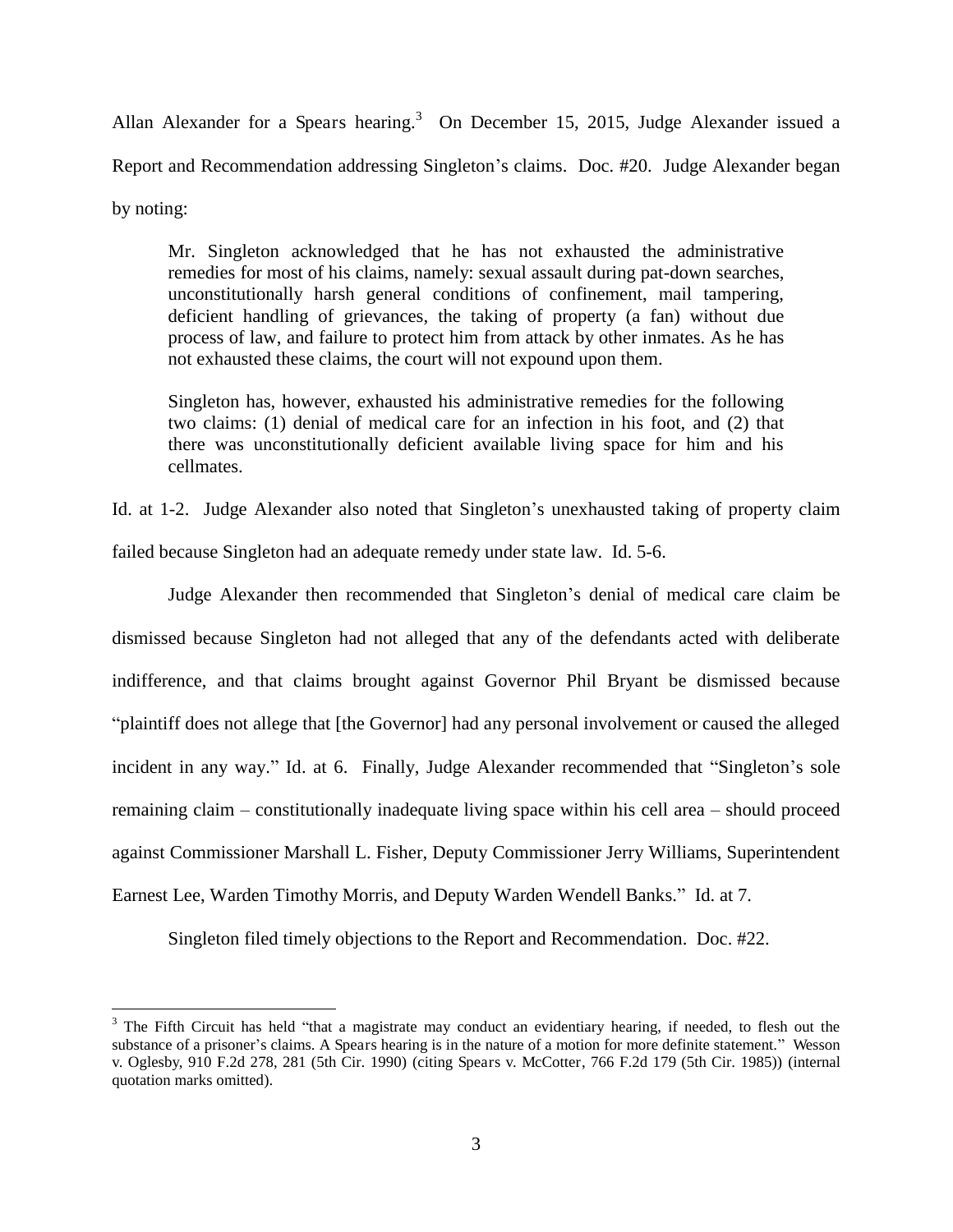### **II Standard of Review**

Where objections to a report and recommendation have been filed, a court must conduct a "de novo review of those portions of the ... report and recommendation to which the Defendants specifically raised objections. With respect to those portions of the report and recommendation to which no objections were raised, the Court need only satisfy itself that there is no plain error on the face of the record." Gauthier v. Union Pac. R.R. Co., 644 F.Supp.2d 824, 828 (E.D. Tex. 2009) (citing Douglass v. United Serv. Auto. Ass*'*n, 79 F.3d 1415, 1428–29 (5th Cir. 1996)) (internal citations omitted).

## **III Analysis**

 In his objections, Singleton argues that he sufficiently alleged deliberate indifference regarding his medical treatment and that his other claims should not be dismissed for failure to exhaust.

#### **A. Denial of Medical Care**

 The Fifth Circuit Court of Appeals recently summarized its denial of medical care jurisprudence as follows:

Prisoners are entitled to receive adequate medical care. A prison official violates the Eighth Amendment's prohibition against cruel and unusual punishment when his conduct demonstrates deliberate indifference to a prisoner's serious medical needs, constituting an unnecessary and wanton infliction of pain. A prison inmate can demonstrate an Eighth Amendment violation by showing that a prison official refused to treat him, ignored his complaints, intentionally treated him incorrectly, or engaged in any similar conduct that would clearly evince a wanton disregard for any serious medical needs.

[T]here is both an objective and subjective standard. A prison official acts with deliberate indifference only if (A) he knows that inmates face a substantial risk of serious bodily harm and (B) he disregards that risk by failing to take reasonable measures to abate it. Unsuccessful medical treatment, acts of negligence, or medical malpractice do not constitute deliberate indifference, nor does a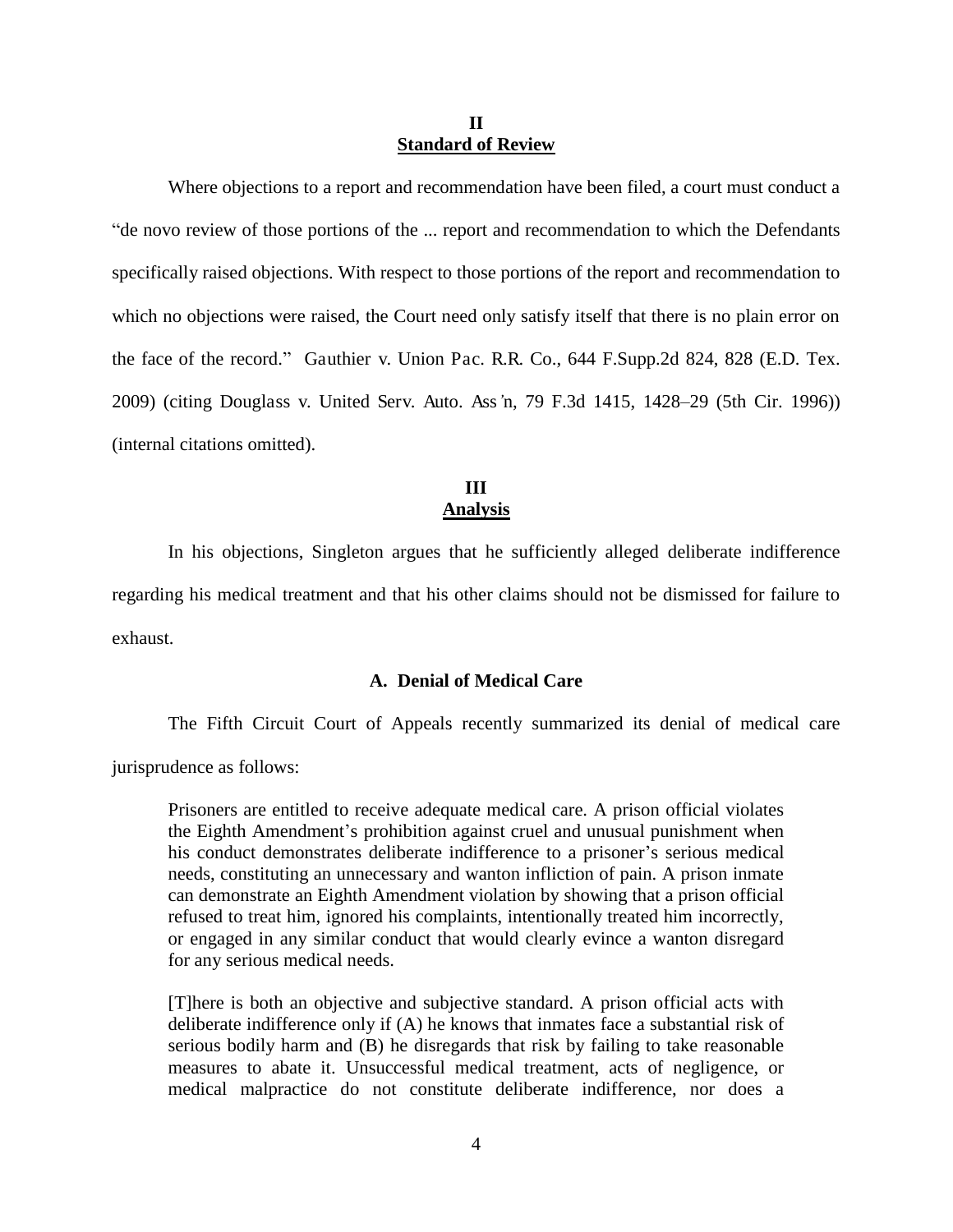prisoner's disagreement with his medical treatment, absent exceptional circumstances. Delay in medical care can only constitute an Eighth Amendment violation if there has been deliberate indifference that results in substantial harm.

Rogers v. Boatright, 709 F.3d 403, 409-10 (5th Cir. 2013) (internal quotation marks, alterations,

and citations omitted).

In the Report and Recommendation, Judge Alexander held:

Mr. Singleton has alleged nothing more than his disagreement with the course of treatment provided. Medical personnel examined and treated him for, alternately, bacterial infection and fungal infection. Though neither treatment proved effective, Singleton has not shown that Drs. Madubuonwu and Santos – or Nurse Brown – intentionally provided treatment with "subjective recklessness as used in the criminal law," as required to meet the standard of deliberate indifference necessary to sustain a claim for denial of medical care. Indeed, Singleton continued the prescribed treatments – while debriding the area and administering over-the-counter topical antibiotic – and the combined treatments finally rid him of the infection. As such, these allegations are without merit and should be dismissed for failure to state a claim upon which relief could be granted.

Doc. #20 at 3-4 (internal citation omitted).

 In his objections, Singleton objects to this conclusion on the grounds that "if it was not for his ex-wife paying for the medication to be smuggled in to the prison by an M.D.O.C. officer he would have lost his foot. [The doctor] did not prescrib[e] the antibiotic but the one time that did not work. As for [the nurse,] what she did prescrib[e] did not work and they done nothing else." Doc. #22 at 1.

 Even assuming these allegations are true, Singleton has not adequately alleged deliberate indifference. Singleton has alleged that he was prescribed an ineffective antibiotic; however, this allegation standing alone is insufficient to show deliberate indifference. See Boatright, 709 F.3d at 409-10 ("Unsuccessful medical treatment, acts of negligence, or medical malpractice do not constitute deliberate indifference."). Accordingly, this objection is overruled.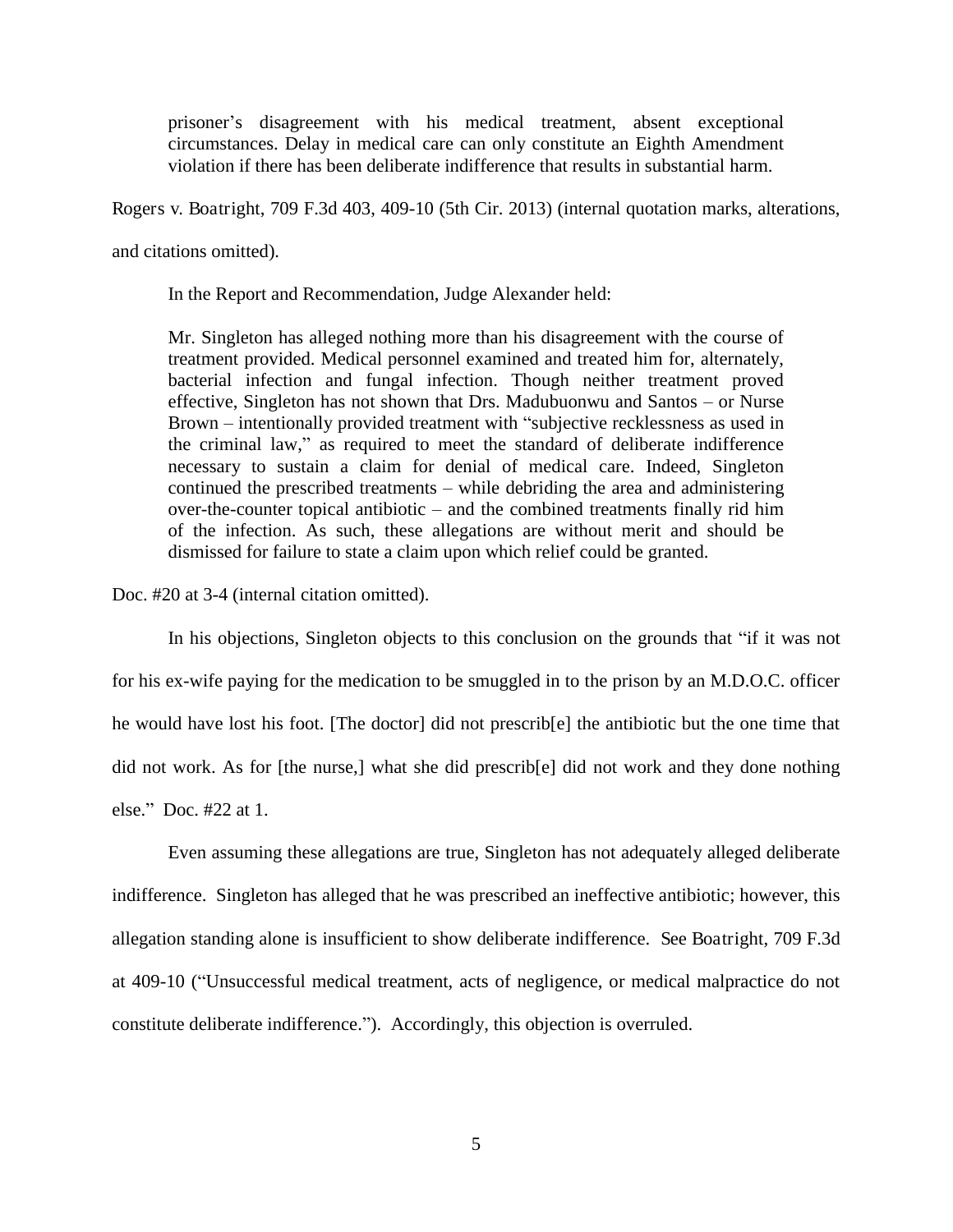#### **B. Exhaustion**

The Prison Litigation Reform Act ("PLRA") contains a mandatory requirement that all available administrative remedies be exhausted before a prisoner can bring a § 1983 lawsuit. 42 U.S.C. § 1997e(a) ("No action shall be brought with respect to prison conditions under section 1983 of this title, or any other Federal law, by a prisoner confined in any jail, prison, or other correctional facility until such administrative remedies as are available are exhausted."). "[E]xhaustion is an affirmative defense, rather than a pleading requirement the prisoner must satisfy in his complaint." Coleman v. Sweetin, 745 F.3d 756, 763 (5th Cir. 2014) (citation omitted). Because exhaustion is an affirmative defense, "it is error to dismiss a prisoner's complaint for want of exhaustion before a responsive pleading is filed unless the failure to exhaust is clear from the face of the complaint." Id. "District courts may not circumvent this rule by considering testimony from a Spears hearing or requiring prisoners to affirmatively plead exhaustion through local rules." Id.

Here, it appears Judge Alexander, in dismissing Singleton's claims as unexhausted, relied on statements made by Singleton during the Spears hearing or on statements elicited by the exhaustion inquiry on Singleton's form complaint. Either reliance would be error. See Coleman, 745 F.3d at 763 ("[C]oncluding that Coleman failed to exhaust administrative remedies, the magistrate judge necessarily relied upon the Step 2 grievances [attached to the complaint] or Lively's testimony from the Spears hearing. Either basis constitutes reversible error."). Accordingly, the Court rejects Judge Alexander's recommendation that Singleton's claims be dismissed for failure to exhaust and sustains Singleton's objections in this regard.

### **C. Remaining Recommendations**

Singleton has not objected to Judge Alexander's recommendations regarding dismissal of